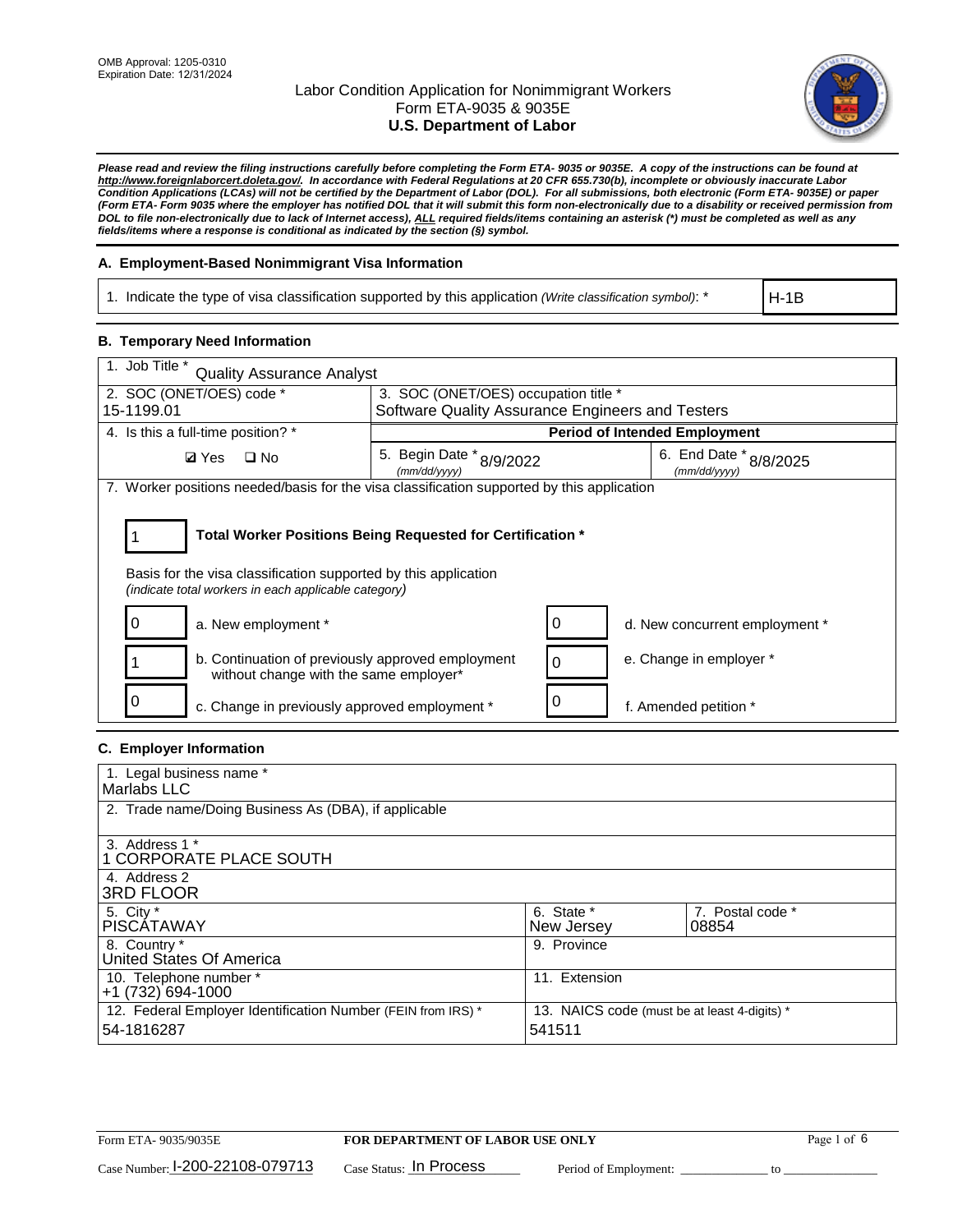

### **D. Employer Point of Contact Information**

**Important Note**: The information contained in this Section must be that of an employee of the employer who is authorized to act on behalf of the employer in labor certification matters. The information in this Section must be different from the agent or attorney information listed in Section E, unless the attorney is an employee of the employer.

| 1. Contact's last (family) name *               | 2. First (given) name * |                          | 3. Middle name(s)         |
|-------------------------------------------------|-------------------------|--------------------------|---------------------------|
| Vidyadharan                                     | Sanjay                  |                          |                           |
| 4. Contact's job title *<br>Chief Legal Officer |                         |                          |                           |
| 5. Address 1 *<br>1 CORPORATE PLACE SOUTH       |                         |                          |                           |
| 6. Address 2<br><b>3RD FLOOR</b>                |                         |                          |                           |
| 7. City *<br><b>PISCÁTAWAY</b>                  |                         | 8. State *<br>New Jersey | 9. Postal code *<br>08854 |
| 10. Country *<br>United States Of America       |                         | 11. Province             |                           |
| 12. Telephone number *                          | 13. Extension           | 14. E-Mail address       |                           |
| +1 (732) 694-1000                               | 1600                    | sanjay@marlabs.com       |                           |

## **E. Attorney or Agent Information (If applicable)**

**Important Note**: The employer authorizes the attorney or agent identified in this section to act on its behalf in connection with the filing of this application.

| 1. Is the employer represented by an attorney or agent in the filing of this application? *<br>If "Yes," complete the remainder of Section E below. |                         |              |                               |                   | $\square$ Yes                                        | <b>ØNo</b> |
|-----------------------------------------------------------------------------------------------------------------------------------------------------|-------------------------|--------------|-------------------------------|-------------------|------------------------------------------------------|------------|
| 2. Attorney or Agent's last (family) name §                                                                                                         | 3. First (given) name § |              |                               | 4. Middle name(s) |                                                      |            |
| 5. Address 1 §                                                                                                                                      |                         |              |                               |                   |                                                      |            |
| 6. Address 2                                                                                                                                        |                         |              |                               |                   |                                                      |            |
| 7. City §                                                                                                                                           |                         | 8. State §   |                               |                   | 9. Postal code §                                     |            |
| 10. Country §                                                                                                                                       |                         | 11. Province |                               |                   |                                                      |            |
| 12. Telephone number §                                                                                                                              | 13. Extension           |              | 14. E-Mail address            |                   |                                                      |            |
| 15. Law firm/Business name §                                                                                                                        |                         |              | 16. Law firm/Business FEIN §  |                   |                                                      |            |
| 17. State Bar number (only if attorney) §                                                                                                           |                         |              | standing (only if attorney) § |                   | 18. State of highest court where attorney is in good |            |
| 19. Name of the highest State court where attorney is in good standing (only if attorney) §                                                         |                         |              |                               |                   |                                                      |            |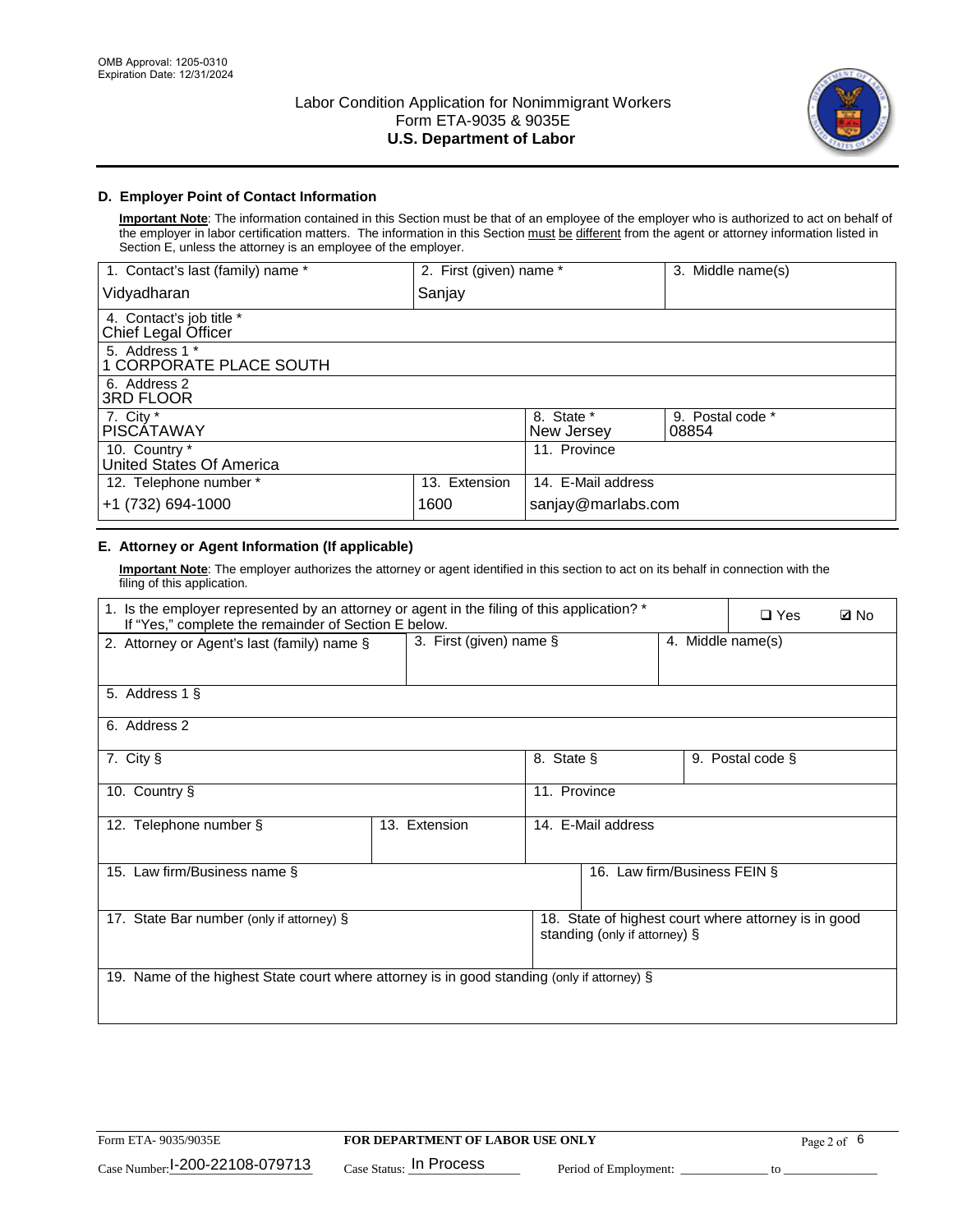

#### **F. Employment and Wage Information**

**Important Note**: The employer must define the intended place(s) of employment with as much geographic specificity as possible. Each intended place(s) of employment listed below must be the worksite or physical location where the work will actually be performed and cannot be a P.O. Box. The employer must identify all intended places of employment, including those of short duration, on the LCA. 20 CFR 655.730(c)(5). If the employer is submitting this form non-electronically and the work is expected to be performed in more than one location, an attachment must be submitted in order to complete this section. An employer has the option to use either a single Form ETA-9035/9035E or multiple forms to disclose all intended places of employment. If the employer has more than ten (10) intended places of employment at the time of filing this application, the employer must file as many additional LCAs as are necessary to list all intended places of employment. See the form instructions for further information about identifying all intended places of employment.

#### a.*Place of Employment Information* 1

|                                                                              | 1. Enter the estimated number of workers that will perform work at this place of employment under<br>the LCA.*                 |  | 1                                        |                      |                          |              |  |  |
|------------------------------------------------------------------------------|--------------------------------------------------------------------------------------------------------------------------------|--|------------------------------------------|----------------------|--------------------------|--------------|--|--|
|                                                                              | 2. Indicate whether the worker(s) subject to this LCA will be placed with a secondary entity at this<br>place of employment. * |  |                                          |                      | <b>Ø</b> Yes             | $\square$ No |  |  |
|                                                                              | 3. If "Yes" to question 2, provide the legal business name of the secondary entity. §                                          |  |                                          |                      |                          |              |  |  |
|                                                                              | Lloyds Bank                                                                                                                    |  |                                          |                      |                          |              |  |  |
|                                                                              | 4. Address 1 *<br>115 Park Gate Dr                                                                                             |  |                                          |                      |                          |              |  |  |
|                                                                              | 5. Address 2                                                                                                                   |  |                                          |                      |                          |              |  |  |
|                                                                              | 6. City *<br>7. County *<br>Edison<br>Middlesex                                                                                |  |                                          |                      |                          |              |  |  |
|                                                                              | 8. State/District/Territory *<br>New Jersey                                                                                    |  | 9. Postal code *<br>08820                |                      |                          |              |  |  |
| 10. Wage Rate Paid to Nonimmigrant Workers *<br>10a. Per: (Choose only one)* |                                                                                                                                |  |                                          |                      |                          |              |  |  |
|                                                                              | □ Hour □ Week □ Bi-Weekly □ Month 回 Year<br>From * \$ 69900 00<br>To: $$$                                                      |  |                                          |                      |                          |              |  |  |
|                                                                              | 11. Prevailing Wage Rate *<br>11a. Per: (Choose only one)*                                                                     |  |                                          |                      |                          |              |  |  |
|                                                                              | 69826 00<br>$\mathbf{\hat{S}}$                                                                                                 |  | □ Hour □ Week □ Bi-Weekly □ Month 回 Year |                      |                          |              |  |  |
|                                                                              | Questions 12-14. Identify the source used for the prevailing wage (PW) (check and fully complete only one): *                  |  |                                          |                      |                          |              |  |  |
| 12.                                                                          | A Prevailing Wage Determination (PWD) issued by the Department of Labor                                                        |  |                                          |                      | a. PWD tracking number § |              |  |  |
| 13.                                                                          | A PW obtained independently from the Occupational Employment Statistics (OES) Program                                          |  |                                          |                      |                          |              |  |  |
| $\blacktriangledown$                                                         | a. Wage Level (check one): §                                                                                                   |  |                                          | b. Source Year §     |                          |              |  |  |
|                                                                              | ☑ ॥<br>$\square$ $\square$<br>$\Box$ IV<br>Пт<br>$\Box$ N/A                                                                    |  |                                          | 7/1/2021 - 6/30/2022 |                          |              |  |  |
| 14.                                                                          | A PW obtained using another legitimate source (other than OES) or an independent authoritative source                          |  |                                          |                      |                          |              |  |  |
|                                                                              | a. Source Type (check one): §<br>$\Box$ CBA<br>$\Box$ DBA<br>$\Box$ SCA<br>$\Box$ Other/ PW Survey                             |  |                                          | b. Source Year §     |                          |              |  |  |
|                                                                              | c. If responded "Other/ PW Survey" in question 14.a, enter the name of the survey producer or publisher §                      |  |                                          |                      |                          |              |  |  |
|                                                                              | d. If responded "Other/ PW Survey" in question 14.a, enter the title or name of the PW survey §                                |  |                                          |                      |                          |              |  |  |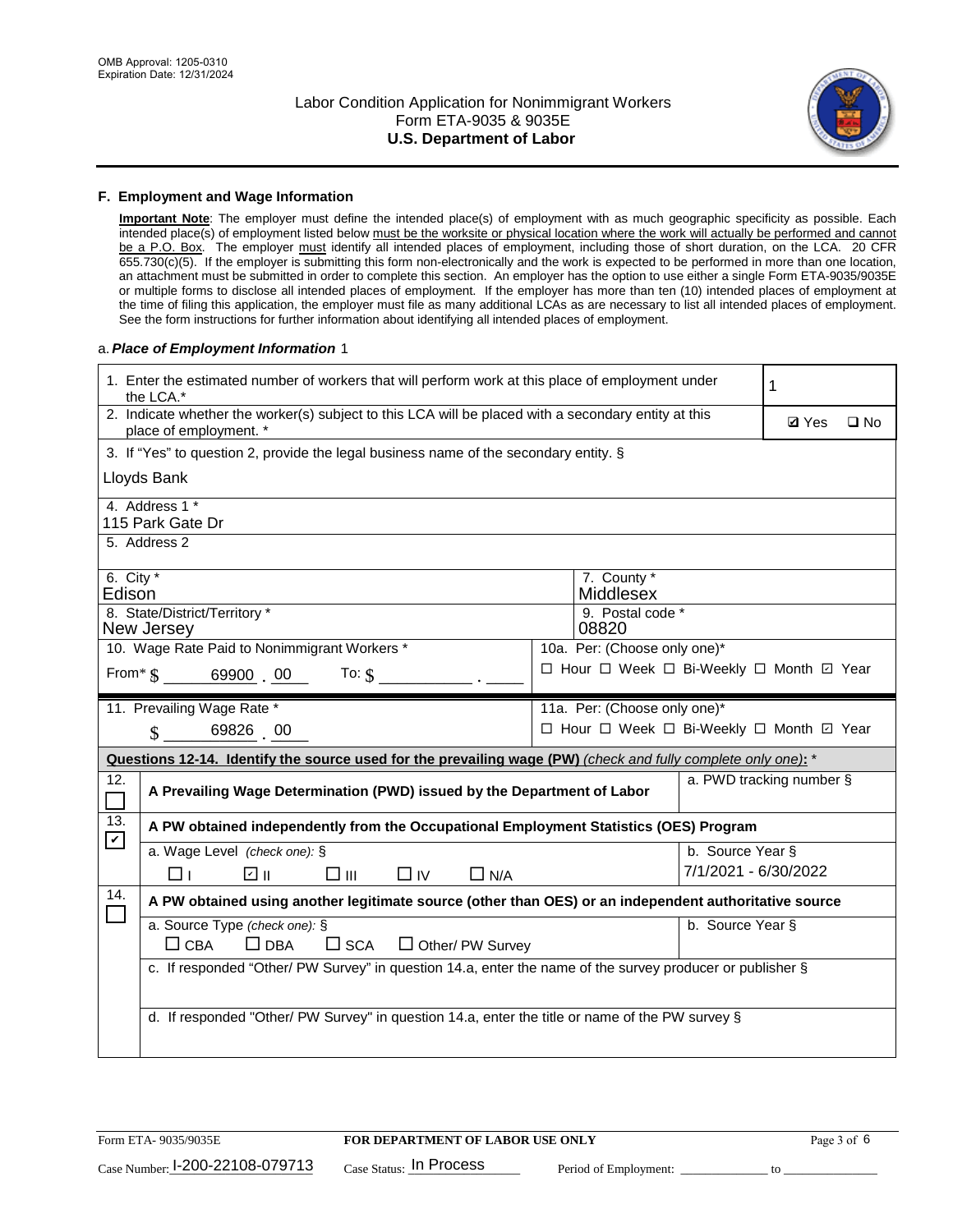

### **G. Employer Labor Condition Statements**

! *Important Note:* In order for your application to be processed, you MUST read Section G of the Form ETA-9035CP - General Instructions for the 9035 & 9035E under the heading "Employer Labor Condition Statements" and agree to all four (4) labor condition statements summarized below:

- (1) **Wages:** The employer shall pay nonimmigrant workers at least the prevailing wage or the employer's actual wage, whichever is higher, and pay for non-productive time. The employer shall offer nonimmigrant workers benefits and eligibility for benefits provided as compensation for services on the same basis as the employer offers to U.S. workers. The employer shall not make deductions to recoup a business expense(s) of the employer including attorney fees and other costs connected to the performance of H-1B, H-1B1, or E-3 program functions which are required to be performed by the employer. This includes expenses related to the preparation and filing of this LCA and related visa petition information. 20 CFR 655.731;
- (2) **Working Conditions:** The employer shall provide working conditions for nonimmigrants which will not adversely affect the working conditions of workers similarly employed. The employer's obligation regarding working conditions shall extend for the duration of the validity period of the certified LCA or the period during which the worker(s) working pursuant to this LCA is employed by the employer, whichever is longer. 20 CFR 655.732;
- (3) **Strike, Lockout, or Work Stoppage:** At the time of filing this LCA, the employer is not involved in a strike, lockout, or work stoppage in the course of a labor dispute in the occupational classification in the area(s) of intended employment. The employer will notify the Department of Labor within 3 days of the occurrence of a strike or lockout in the occupation, and in that event the LCA will not be used to support a petition filing with the U.S. Citizenship and Immigration Services (USCIS) until the DOL Employment and Training Administration (ETA) determines that the strike or lockout has ended. 20 CFR 655.733; and
- (4) **Notice:** Notice of the LCA filing was provided no more than 30 days before the filing of this LCA or will be provided on the day this LCA is filed to the bargaining representative in the occupation and area of intended employment, or if there is no bargaining representative, to workers in the occupation at the place(s) of employment either by electronic or physical posting. This notice was or will be posted for a total period of 10 days, except that if employees are provided individual direct notice by e-mail, notification need only be given once. A copy of the notice documentation will be maintained in the employer's public access file. A copy of this LCA will be provided to each nonimmigrant worker employed pursuant to the LCA. The employer shall, no later than the date the worker(s) report to work at the place(s) of employment, provide a signed copy of the certified LCA to the worker(s) working pursuant to this LCA. 20 CFR 655.734.

1. **I have read and agree to** Labor Condition Statements 1, 2, 3, and 4 above and as fully explained in Section G of the Form ETA-9035CP – General Instructions for the 9035 & 9035E and the Department's regulations at 20 CFR 655 Subpart H. \*

**Ø**Yes ロNo

#### **H. Additional Employer Labor Condition Statements –H-1B Employers ONLY**

!**Important Note***:* In order for your H-1B application to be processed, you MUST read Section H – Subsection 1 of the Form ETA 9035CP – General Instructions for the 9035 & 9035E under the heading "Additional Employer Labor Condition Statements" and answer the questions below.

#### *a. Subsection 1*

| 1. At the time of filing this LCA, is the employer H-1B dependent? §                                                                                                                                                                                            |            | ⊡ Yes | $\square$ No |  |  |
|-----------------------------------------------------------------------------------------------------------------------------------------------------------------------------------------------------------------------------------------------------------------|------------|-------|--------------|--|--|
| 2. At the time of filing this LCA, is the employer a willful violator? $\S$                                                                                                                                                                                     |            |       | ⊡ No         |  |  |
| 3. If "Yes" is marked in questions H.1 and/or H.2, you must answer "Yes" or "No" regarding<br>whether the employer will use this application ONLY to support H-1B petitions or extensions of<br>status for exempt H-1B nonimmigrant workers? §                  |            |       | $\Box$ No    |  |  |
| 4. If "Yes" is marked in question H.3, identify the statutory basis for the<br>■ \$60,000 or higher annual wage<br>exemption of the H-1B nonimmigrant workers associated with this<br>□ Master's Degree or higher in related specialty<br>$\Box$ Both<br>LCA. § |            |       |              |  |  |
| H-1B Dependent or Willful Violator Employers -Master's Degree or Higher Exemptions ONLY                                                                                                                                                                         |            |       |              |  |  |
| 5. Indicate whether a completed Appendix A is attached to this LCA covering any H-1B<br>nonimmigrant worker for whom the statutory exemption will be based <b>ONLY</b> on attainment of a<br>Master's Degree or higher in related specialty. §                  | $\Box$ Yes | ⊡ No  | <b>Q</b> N/A |  |  |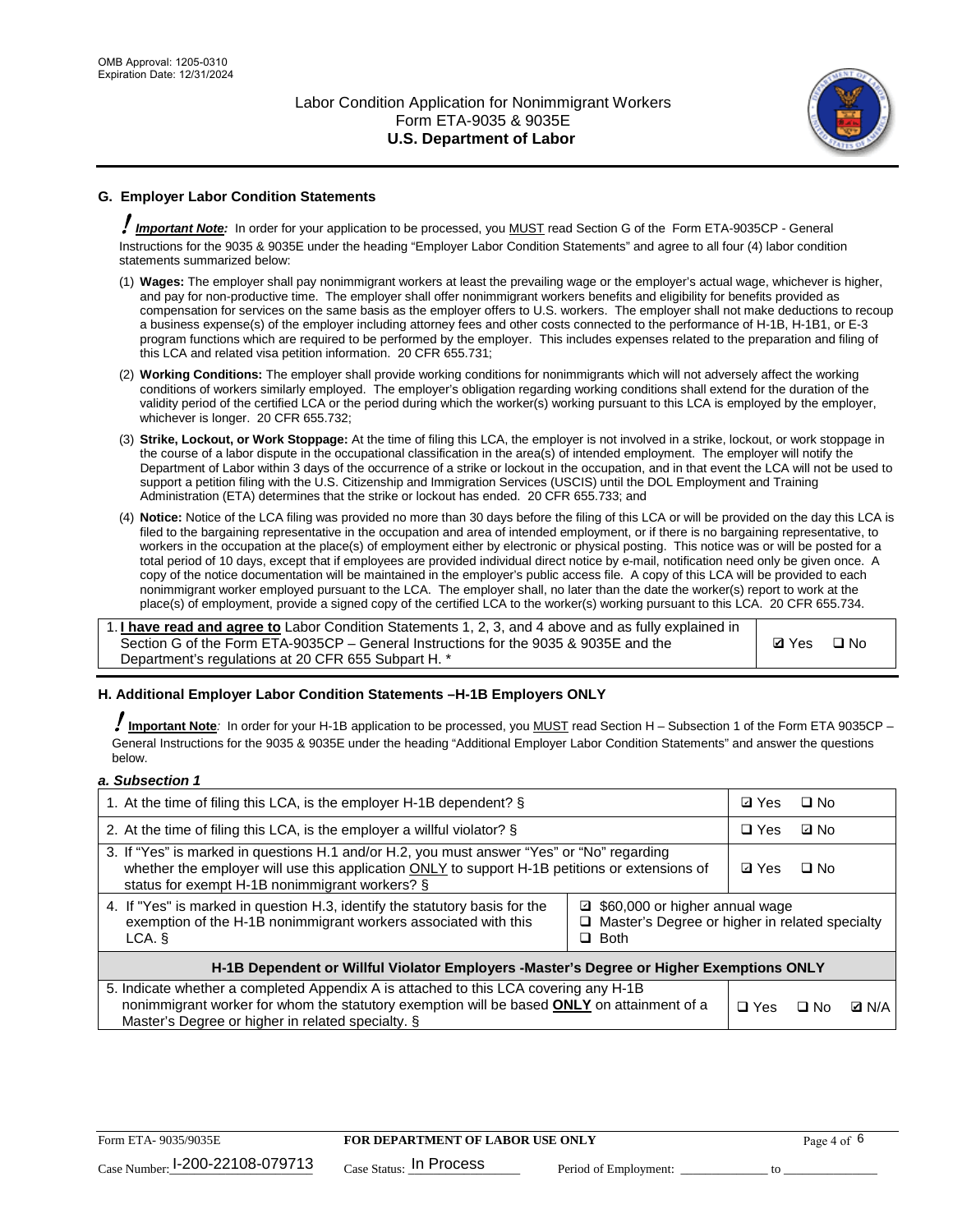

**If you marked "Yes" to questions H.a.1 (H-1B dependent) and/or H.a.2 (H-1B willful violator) and "No" to question H.a.3 (exempt H-1B nonimmigrant workers), you MUST read Section H – Subsection 2 of the Form ETA 9035CP – General Instructions for the 9035 & 9035E under the heading "Additional Employer Labor Condition Statements" and indicate your agreement to all three (3) additional statements summarized below.**

#### *b. Subsection 2*

- A. **Displacement:** An H-1B dependent or willful violator employer is prohibited from displacing a U.S. worker in its own workforce within the period beginning 90 days before and ending 90 days after the date of filing of the visa petition. 20 CFR 655.738(c);
- B. **Secondary Displacement:** An H-1B dependent or willful violator employer is prohibited from placing an H-1B nonimmigrant worker(s) with another/secondary employer where there are indicia of an employment relationship between the nonimmigrant worker(s) and that other/secondary employer (thus possibly affecting the jobs of U.S. workers employed by that other employer), unless and until the employer subject to this LCA makes the inquiries and/or receives the information set forth in 20 CFR 655.738(d)(5) concerning that other/secondary employer's displacement of similarly employed U.S. workers in its workforce within the period beginning 90 days before and ending 90 days after the date of such placement. 20 CFR 655.738(d). Even if the required inquiry of the secondary employer is made, the H-1B dependent or willful violator employer will be subject to a finding of a violation of the secondary displacement prohibition if the secondary employer, in fact, displaces any U.S. worker(s) during the applicable time period; and
- C. **Recruitment and Hiring:** Prior to filing this LCA or any petition or request for extension of status for nonimmigrant worker(s) supported by this LCA, the H-1B dependent or willful violator employer must take good faith steps to recruit U.S. workers for the job(s) using procedures that meet industry-wide standards and offer compensation that is at least as great as the required wage to be paid to the nonimmigrant worker(s) pursuant to 20 CFR 655.731(a). The employer must offer the job(s) to any U.S. worker who applies and is equally or better qualified for the job than the nonimmigrant worker. 20 CFR 655.739.

| 6. I have read and agree to Additional Employer Labor Condition Statements A, B, and C above and |       |           |
|--------------------------------------------------------------------------------------------------|-------|-----------|
| as fully explained in Section H – Subsections 1 and 2 of the Form ETA 9035CP – General           | □ Yes | $\Box$ No |
| Instructions for the 9035 & 9035E and the Department's regulations at 20 CFR 655 Subpart H. §    |       |           |

#### **I. Public Disclosure Information**

! **Important Note***:* You must select one or both of the options listed in this Section.

| 1. Public disclosure information in the United States will be kept at: * |  |  |  |  |  |  |  |
|--------------------------------------------------------------------------|--|--|--|--|--|--|--|
|--------------------------------------------------------------------------|--|--|--|--|--|--|--|

**sqrt** Employer's principal place of business □ Place of employment

#### **J. Notice of Obligations**

A. Upon receipt of the certified LCA, the employer must take the following actions:

- o Print and sign a hard copy of the LCA if filing electronically (20 CFR 655.730(c)(3));<br>
Maintain the original signed and certified LCA in the employer's files (20 CFR 655.7
- Maintain the original signed and certified LCA in the employer's files (20 CFR 655.705(c)(2); 20 CFR 655.730(c)(3); and 20 CFR 655.760); and
- o Make a copy of the LCA, as well as necessary supporting documentation required by the Department of Labor regulations, available for public examination in a public access file at the employer's principal place of business in the U.S. or at the place of employment within one working day after the date on which the LCA is filed with the Department of Labor (20 CFR 655.705(c)(2) and 20 CFR 655.760).
- B. The employer must develop sufficient documentation to meet its burden of proof with respect to the validity of the statements made in its LCA and the accuracy of information provided, in the event that such statement or information is challenged (20 CFR 655.705(c)(5) and 20 CFR 655.700(d)(4)(iv)).
- C. The employer must make this LCA, supporting documentation, and other records available to officials of the Department of Labor upon request during any investigation under the Immigration and Nationality Act (20 CFR 655.760 and 20 CFR Subpart I).

*I declare under penalty of perjury that I have read and reviewed this application and that to the best of my knowledge, the*  information contained therein is true and accurate. I understand that to knowingly furnish materially false information in the *preparation of this form and any supplement thereto or to aid, abet, or counsel another to do so is a federal offense punishable by fines, imprisonment, or both (18 U.S.C. 2, 1001,1546,1621).*

| 1. Last (family) name of hiring or designated official *   2. First (given) name of hiring or designated official *   3. Middle initial §<br>Vidyadharan | Saniav           |  |
|----------------------------------------------------------------------------------------------------------------------------------------------------------|------------------|--|
| 4. Hiring or designated official title *<br>Chief Legal Officer                                                                                          |                  |  |
| 5. Signature *                                                                                                                                           | 6. Date signed * |  |

| Form ETA-9035/9035E                         | <b>FOR DEPARTMENT OF LABOR USE ONLY</b> |                       | Page 5 of 6 |
|---------------------------------------------|-----------------------------------------|-----------------------|-------------|
| $_{\text{Case Number:}}$ I-200-22108-079713 | $_{\rm Case~S status:}$ In Process      | Period of Employment: |             |